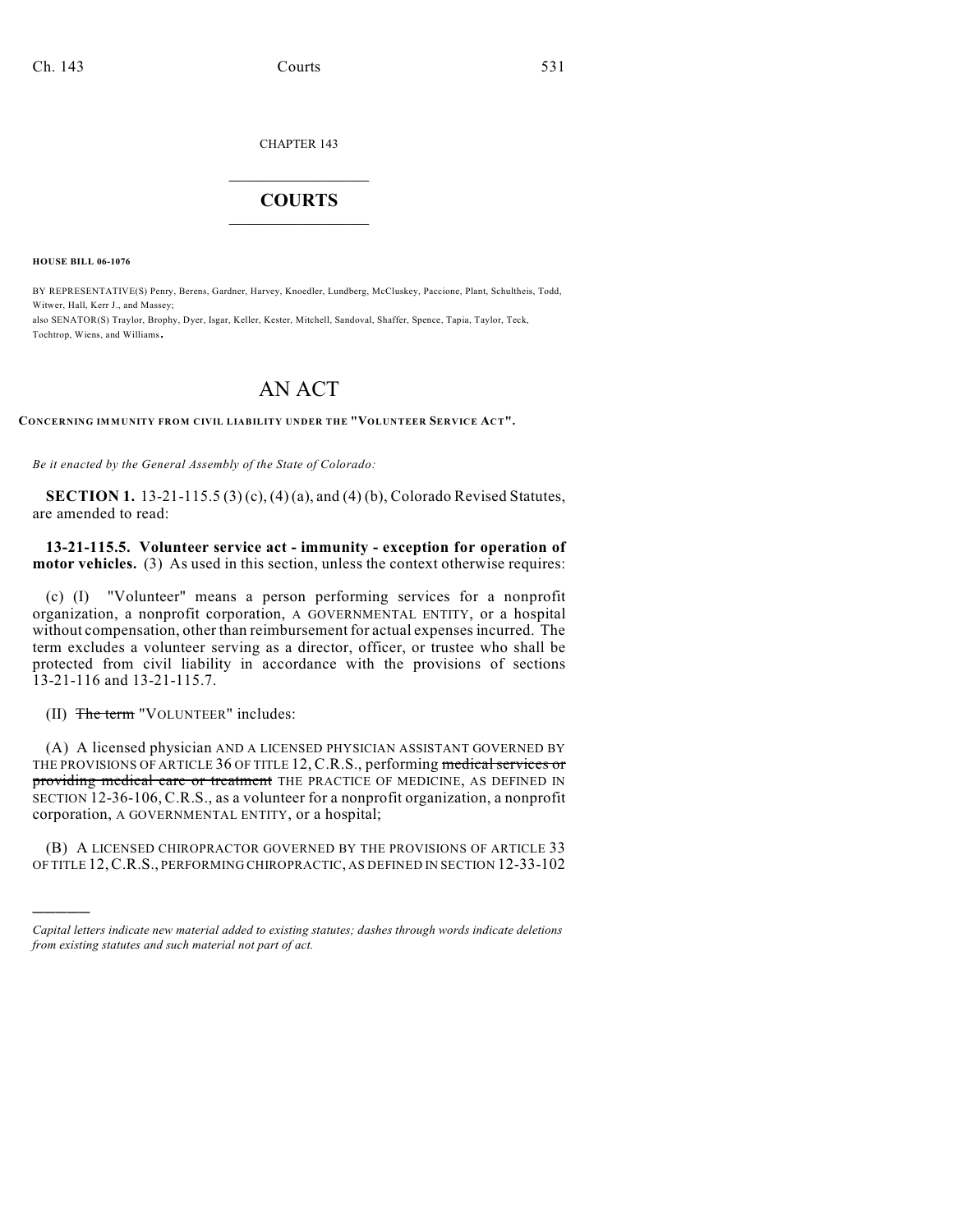(1), C.R.S., AS A VOLUNTEER FOR A NONPROFIT ORGANIZATION, A NONPROFIT CORPORATION, A GOVERNMENTAL ENTITY, OR A HOSPITAL;

(C) A REGISTERED MIDWIFE GOVERNED BY THE PROVISIONS OF ARTICLE 37 OF TITLE 12, C.R.S., PERFORMING THE PRACTICE OF DIRECT-ENTRY MIDWIFERY, AS DEFINED IN SECTION 12-37-102 (2), C.R.S., AS A VOLUNTEER FOR A NONPROFIT ORGANIZATION, A NONPROFIT CORPORATION, A GOVERNMENTAL ENTITY, OR A HOSPITAL;

(D) A LICENSED NURSE GOVERNED BY THE "NURSE PRACTICE ACT", ARTICLE 38 OF TITLE 12, C.R.S., PERFORMING THE PRACTICE OF PRACTICAL NURSING OR THE PRACTICE OF PROFESSIONAL NURSING, AS DEFINED IN SECTION 12-38-103 (9) AND (10), C.R.S., RESPECTIVELY, AS A VOLUNTEER FOR A NONPROFIT ORGANIZATION, A NONPROFIT CORPORATION, A GOVERNMENTAL ENTITY, OR A HOSPITAL;

(E) A REGISTERED ADVANCE PRACTICE NURSE GOVERNED BY THE "NURSE PRACTICE ACT", ARTICLE 38 OF TITLE 12, C.R.S., PERFORMING NURSING TASKS WITHIN THE SCOPE OF THE PERSON'S NURSING LICENSE AND PERFORMING ADVANCED PRACTICE UNDER AUTHORITY GRANTED BY THE STATE BOARD OF NURSING PURSUANT TO SECTIONS 12-38-111.5 AND 12-38-111.6, C.R.S., AS A VOLUNTEER FOR A NONPROFIT ORGANIZATION, A NONPROFIT CORPORATION, A GOVERNMENTAL ENTITY, OR A HOSPITAL;

(F) A LICENSED RETIRED VOLUNTEER NURSE GOVERNED BY THE PROVISIONS OF ARTICLE 38 OF TITLE 12, C.R.S., PERFORMING VOLUNTEER NURSING TASKS WITHIN THE SCOPE OF THE PERSON'S NURSING LICENSE, AS DESCRIBED IN SECTION 12-38-112.5, C.R.S., AS A VOLUNTEER FOR A NONPROFIT ORGANIZATION, A NONPROFIT CORPORATION, A GOVERNMENTAL ENTITY, OR A HOSPITAL;

(G) A CERTIFIED NURSE AIDE GOVERNED BY THE PROVISIONS OF ARTICLE 38.1 OF TITLE 12, C.R.S., PERFORMING THE PRACTICE OF A NURSE AIDE, AS DEFINED IN SECTION 12-38.1-102 (5), C.R.S., AS A VOLUNTEER FOR A NONPROFIT ORGANIZATION, A NONPROFIT CORPORATION, A GOVERNMENTAL ENTITY, OR A HOSPITAL;

(H) A LICENSED NURSING HOME ADMINISTRATOR AND REGISTERED NURSING HOME ADMINISTRATOR-IN-TRAINING GOVERNED BY THE PROVISIONS OF ARTICLE 39 OF TITLE 12, C.R.S., PERFORMING THE PRACTICE OF NURSING HOME ADMINISTRATION, AS DEFINED IN SECTION 12-39-102 (5),C.R.S., AND THE TRAINING OF AN ADMINISTRATOR-IN-TRAINING, AS DESCRIBED IN SECTION 12-39-107, C.R.S., AS A VOLUNTEER FOR A NONPROFIT ORGANIZATION, A NONPROFIT CORPORATION, A GOVERNMENTAL ENTITY, OR A HOSPITAL;

(I) A LICENSED OPTOMETRIST GOVERNED BY THE PROVISIONS OF ARTICLE 40 OF TITLE 12, C.R.S., PERFORMING THE PRACTICE OF OPTOMETRY, AS DEFINED IN SECTION 12-40-102, C.R.S., AS A VOLUNTEER FOR A NONPROFIT ORGANIZATION, A NONPROFIT CORPORATION, A GOVERNMENTAL ENTITY, OR A HOSPITAL;

(J) A LICENSED PHYSICAL THERAPIST GOVERNED BY THE "PHYSICAL THERAPY PRACTICE ACT", ARTICLE 41 OF TITLE 12, C.R.S., PERFORMING PHYSICAL THERAPY, AS DEFINED IN SECTION 12-41-103 (6), C.R.S., AS A VOLUNTEER FOR A NONPROFIT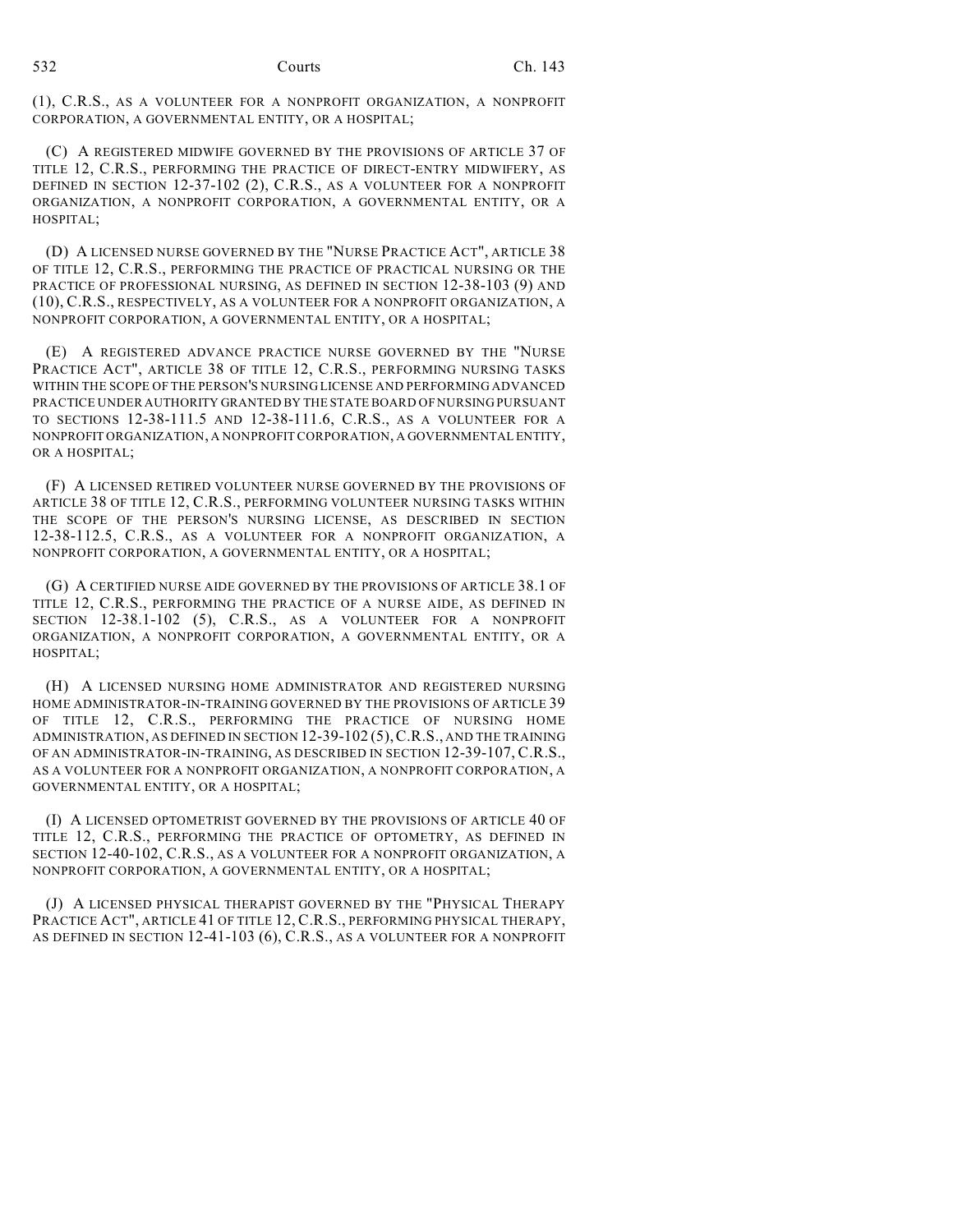ORGANIZATION, A NONPROFIT CORPORATION, A GOVERNMENTAL ENTITY, OR A HOSPITAL;

(K) A LICENSED RESPIRATORY THERAPIST GOVERNED BY THE "RESPIRATORY THERAPY PRACTICE ACT", ARTICLE 41.5 OF TITLE 12, C.R.S., PERFORMING RESPIRATORY THERAPY, AS DEFINED IN SECTION 12-41.5-103 (6), C.R.S., AS A VOLUNTEER FOR A NONPROFIT ORGANIZATION, A NONPROFIT CORPORATION, A GOVERNMENTAL ENTITY, OR A HOSPITAL;

(L) A LICENSED PSYCHIATRIC TECHNICIAN GOVERNED BY THE PROVISIONS OF ARTICLE 42 OF TITLE 12, C.R.S., PERFORMING THE PRACTICE AS A PSYCHIATRIC TECHNICIAN, AS DEFINED IN SECTION 12-42-102 (4), C.R.S., AS A VOLUNTEER FOR A NONPROFIT ORGANIZATION, A NONPROFIT CORPORATION, A GOVERNMENTAL ENTITY, OR A HOSPITAL;

(M) A LICENSED PSYCHOLOGIST GOVERNED BY THE PROVISIONS OF ARTICLE 43 OF TITLE 12, C.R.S., PERFORMING THE PRACTICE OF PSYCHOLOGY, AS DEFINED IN SECTION 12-43-303, C.R.S., AS A VOLUNTEER FOR A NONPROFIT ORGANIZATION, A NONPROFIT CORPORATION, A GOVERNMENTAL ENTITY, OR A HOSPITAL;

(N) A LICENSED SOCIAL WORKER AND LICENSED CLINICAL SOCIAL WORKER GOVERNED BY THE PROVISIONS OF ARTICLE 43 OF TITLE 12, C.R.S., PERFORMING SOCIAL WORK PRACTICE, AS DEFINED IN SECTION 12-43-403, C.R.S., AS A VOLUNTEER FOR A NONPROFIT ORGANIZATION, A NONPROFIT CORPORATION, A GOVERNMENTAL ENTITY, OR A HOSPITAL;

(O) A LICENSED MARRIAGE AND FAMILY THERAPIST GOVERNED BY THE PROVISIONS OF ARTICLE 43 OF TITLE 12,C.R.S., PERFORMING MARRIAGE AND FAMILY THERAPY PRACTICE, AS DEFINED IN SECTION 12-43-503, C.R.S., AS A VOLUNTEER FOR A NONPROFIT ORGANIZATION, A NONPROFIT CORPORATION, A GOVERNMENTAL ENTITY, OR A HOSPITAL;

(P) A LICENSED PROFESSIONAL COUNSELOR GOVERNED BY THE PROVISIONS OF ARTICLE 43 OF TITLE 12, C.R.S., PERFORMING PROFESSIONAL COUNSELING, AS DEFINED IN SECTION 12-43-601 (5), C.R.S., AS A VOLUNTEER FOR A NONPROFIT ORGANIZATION, A NONPROFIT CORPORATION, A GOVERNMENTAL ENTITY, OR A HOSPITAL;

(Q) A LICENSED PHARMACIST GOVERNED BY THE PROVISIONS OF ARTICLE 22 OF TITLE 12,C.R.S., PERFORMING THE PRACTICE OF PHARMACY, AS DEFINED IN SECTION 12-22-102 (26), C.R.S., AS A VOLUNTEER FOR A NONPROFIT ORGANIZATION, A NONPROFIT CORPORATION, A GOVERNMENTAL ENTITY, OR A HOSPITAL; AND

(R) A LICENSED DENTIST GOVERNED BY THE PROVISIONS OF ARTICLE 35 OF TITLE 12, C.R.S., PERFORMING THE PRACTICE OF DENTISTRY, AS DEFINED IN SECTION 12-35-103 (5), C.R.S., AND AS DESCRIBED IN SECTION 12-35-113, C.R.S., AS A VOLUNTEER FOR A NONPROFIT ORGANIZATION, A NONPROFIT CORPORATION, A GOVERNMENTAL ENTITY, OR A HOSPITAL.

(III) The nonprofit organization, nonprofit corporation, GOVERNMENTAL ENTITY, or hospital for which the physician volunteers A VOLUNTEER PERFORMS shall